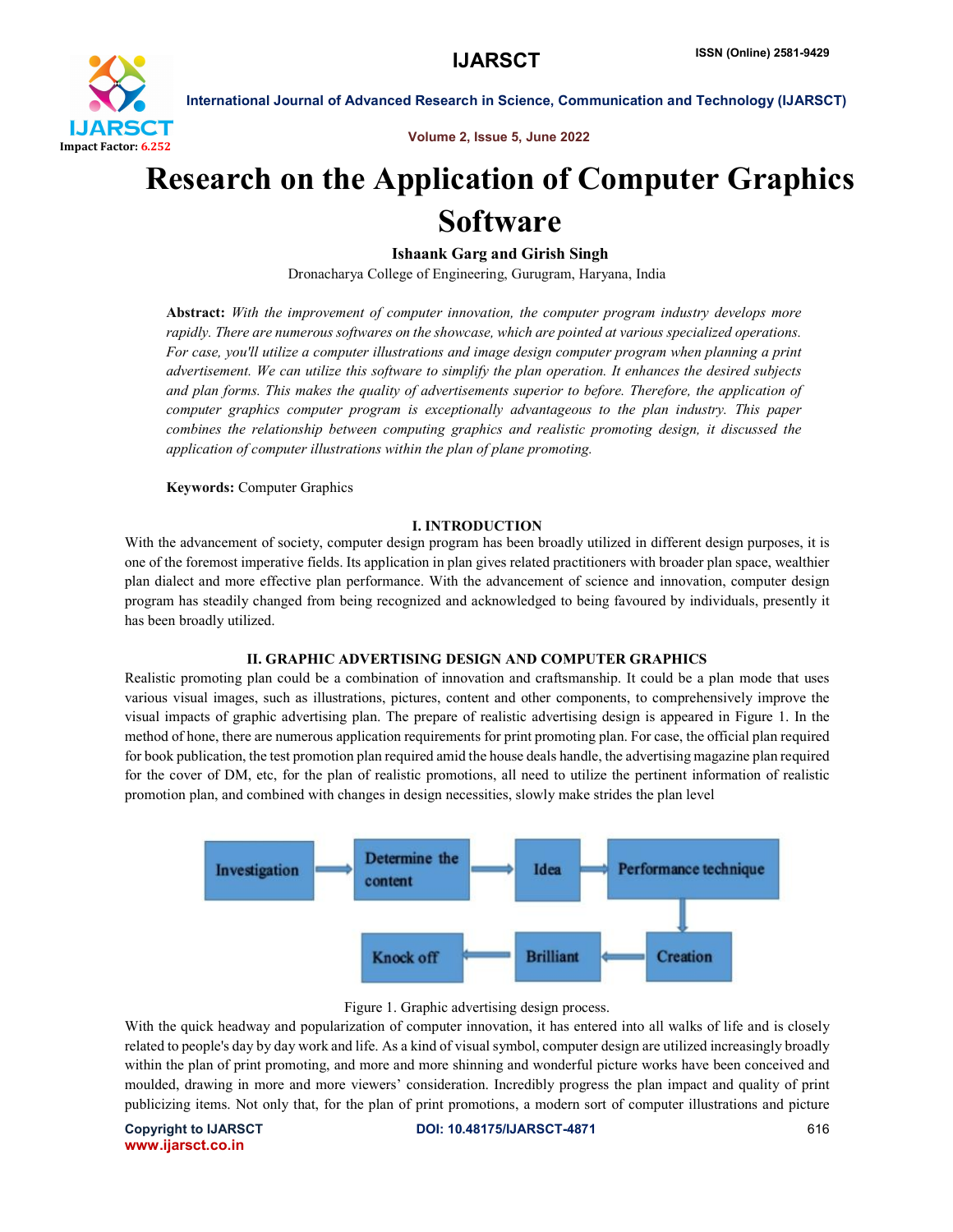

International Journal of Advanced Research in Science, Communication and Technology (IJARSCT)

#### Volume 2, Issue 5, June 2022

symbol system can be utilized to form wealthy and different print notice items to completely illustrate the artistic charm and impact of promotions. Computer design pictures have solid visual communication characteristics, and are amazingly distinctive, exact, and instinctive. They are a new information transmission strategy with awesome otherworldly infiltration and visual contamination esteem in contemporary media. Compared with other visual images, computer Realistic pictures can utilize simple logos to communicate long-form substance and donate the work a more noteworthy spread impact. Therefore, nowadays, the application of computer illustrations within the plan of print advertisements is getting more profound and deeper. The preparing stream of computer illustrations is appeared in Figure 2.



Figure 2. The processing flow of computer graphics and images.

# III. ADVANTAGES AND DISADVANTAGES OF COMPUTER GRAPHICS SOFTWARE USED IN PLANE ADVERTISEMENT DESIGN

# 3.1 Advantage Analysis

Through the over examination of abilities, we have found that computer illustrations computer program features a very prominent advantage within the plan of print advertising. First of all, within the past, when conventional design methods were utilized to make advertisements, they were regularly confined by the expressive capacity of "time" and "hand", which influenced the impact of the wrapped up item. The most advantage of computer graphics and picture computer program is that it can be unreservedly worked and adjusted on the computer at any time and can adjust the by and large impact of the publicizing screen at any time, so that it can perform perfectly. Furthermore, the application of computer illustrations and picture computer program within the plan of print advertisements, whereas liberating both hands, but moreover liberating the intellect.

# 3.2 Analysis of Disadvantages

Computer illustrations program isn't a nostrum, particularly when each program is utilized alone, there will be various inadequacies within the design of print promoting. For illustration, within the Photoshop software mentioned over, when handling pictures, the impact of pixels is exceptionally expansive, and the distortion will be caused by disgraceful handling. The content written in Photoshop is influenced by the measure and pixels of the canvas, despicably prepared, and so on. When the Artist computer program is utilized for vector design, in spite of the fact that the sharpness is tall, the greatest drawback is that it is troublesome to precise realistic image impacts with wealthy colour levels. There are a few deficiencies like this in each computer program. On the off chance that a worker needs to do his work well, he must begin with hone his devices.

# IV. GRAPHIC ADVERTISING DESIGN IN THE USE OF COMPUTER GRAPHICS IMAGE SOFTWARE CREATION SKILLS

# 4.1 Computer Graphics Software Enhances the Colour Performance of Advertisements

Colour is the primary key to getting a handle on people's vision, and it is additionally the center of publicizing expressions. colour can make individuals relate and passionate, and individual colours can frequently capture consumers' attention way better. In this manner, within the plan of print publicizing, the plan of colour execution may be a very important

www.ijarsct.co.in